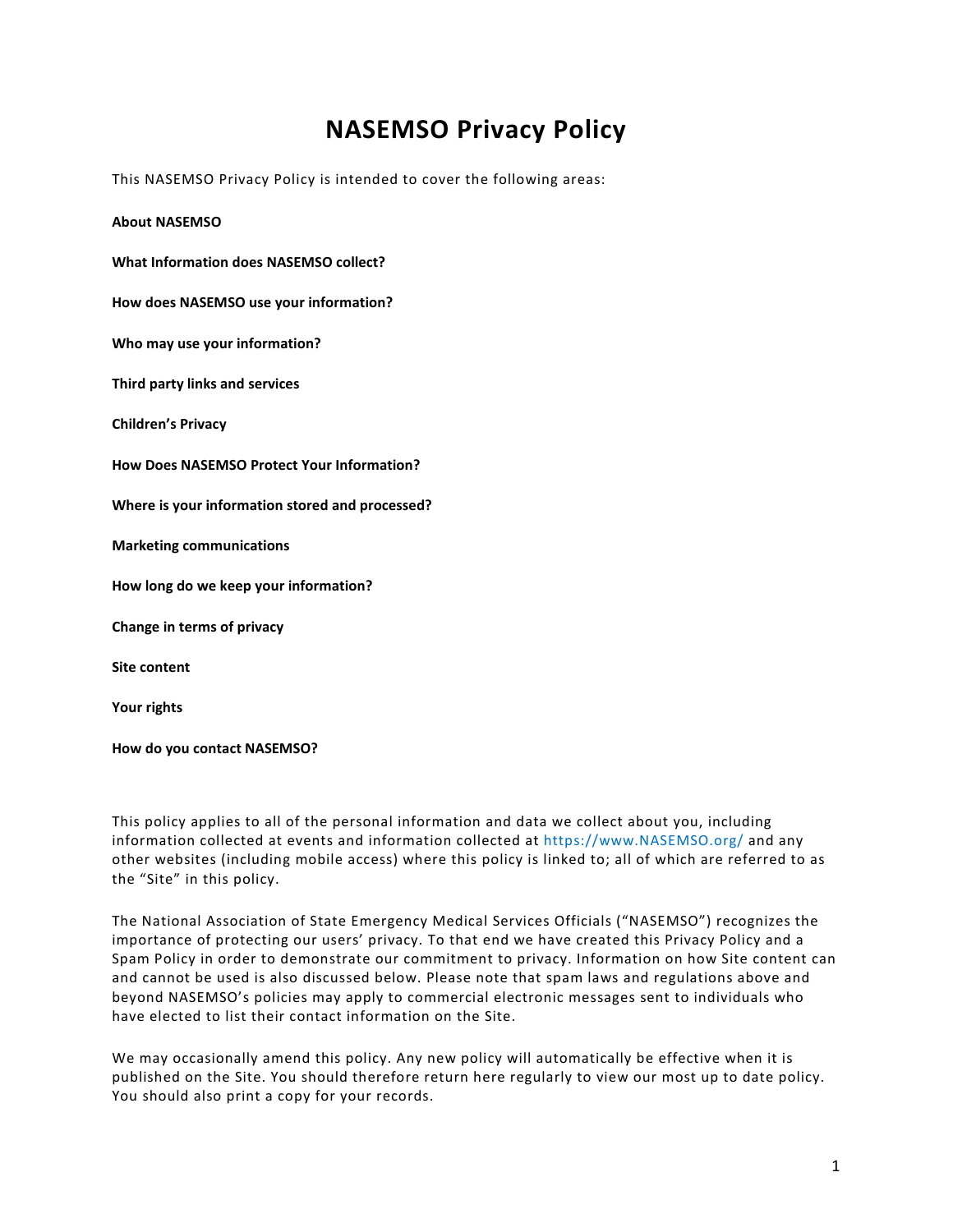# <span id="page-1-0"></span>About NASEMSO

You can find details about the NASEMSO and its various worldwide councils on the National Association of EMS Officials website (available at [https://www.NASEMSO.orgc/\)](https://www.nasemso.orgc/). The site is owned and operated by the National Association of EMS Officials on behalf of its affiliates and subsidiaries. NASEMSO is incorporated in the state of Virginia, United States and its registered office is located at 201 Park Washington Court, Falls Church, Virginia, United States 22046-4527.

We refer to NASEMSO together with its related group entities, including its various councils, regions, chapters, committees, caucuses and other subsidiaries as "we", "us" or "our" in this Policy.

For the purposes of the General Date Protection Regulationom (2016/679) (the "GDPR"), the Data Controller is the National Association of EMS Officials, which is a 501(c) non-profit association incorporated in the State of Virginia and having its principal business address at 201 Park Washington Court, Falls Church, Virginia, United States 22045-4527.

## <span id="page-1-1"></span>What Information does NASEMSO collect?

Most of your information and data we collect (Personal Data) is provided directly by you. This may include:

- o Contact information information such as name, job title, company name, department, email address, physical mailing address and telephone number;
- o Professional information such as your employment background, job description and related information;
- o Transaction information your contact information, the services you are interested in, your purchasing requirements, your financial information including credit card or other payment information;
- o Responses to surveys information you provide in responding to a survey on the Site, via an app or email, on the telephone or otherwise;
- o Details related to event participation special requirements such as aids and dietary needs (which will be distributed to third parties as appropriate such as caterers and facilities to prepare for your participation);
- o Photographic and audio images By registering for and by your presence at any NASEMSO event (conferences, courses, board, committee, commission, other group meetings, or any events offered by the association), you consent to be photographed, filmed, videotaped and/or otherwise recorded. Your registration constitutes your consent to such photography, filming and/or recording and to any use, in any and all media throughout the universe in perpetuity, of your appearance, voice and name for any purpose whatsoever in connection with the NASEMSO event. You understand that all photography, filming and/or recording will be done in reliance upon this consent given by you by entering the event facilities (conference rooms, board rooms, exhibit halls, convention centers, and any other venue chosen for the activity). If you do not agree to the foregoing, please do not enter the event facilities.
- o Scholarship application details necessary to evaluate and determine recipients of NASEMSO scholarships.

We may also collect, and process information obtained through the Site or the device you are using, including: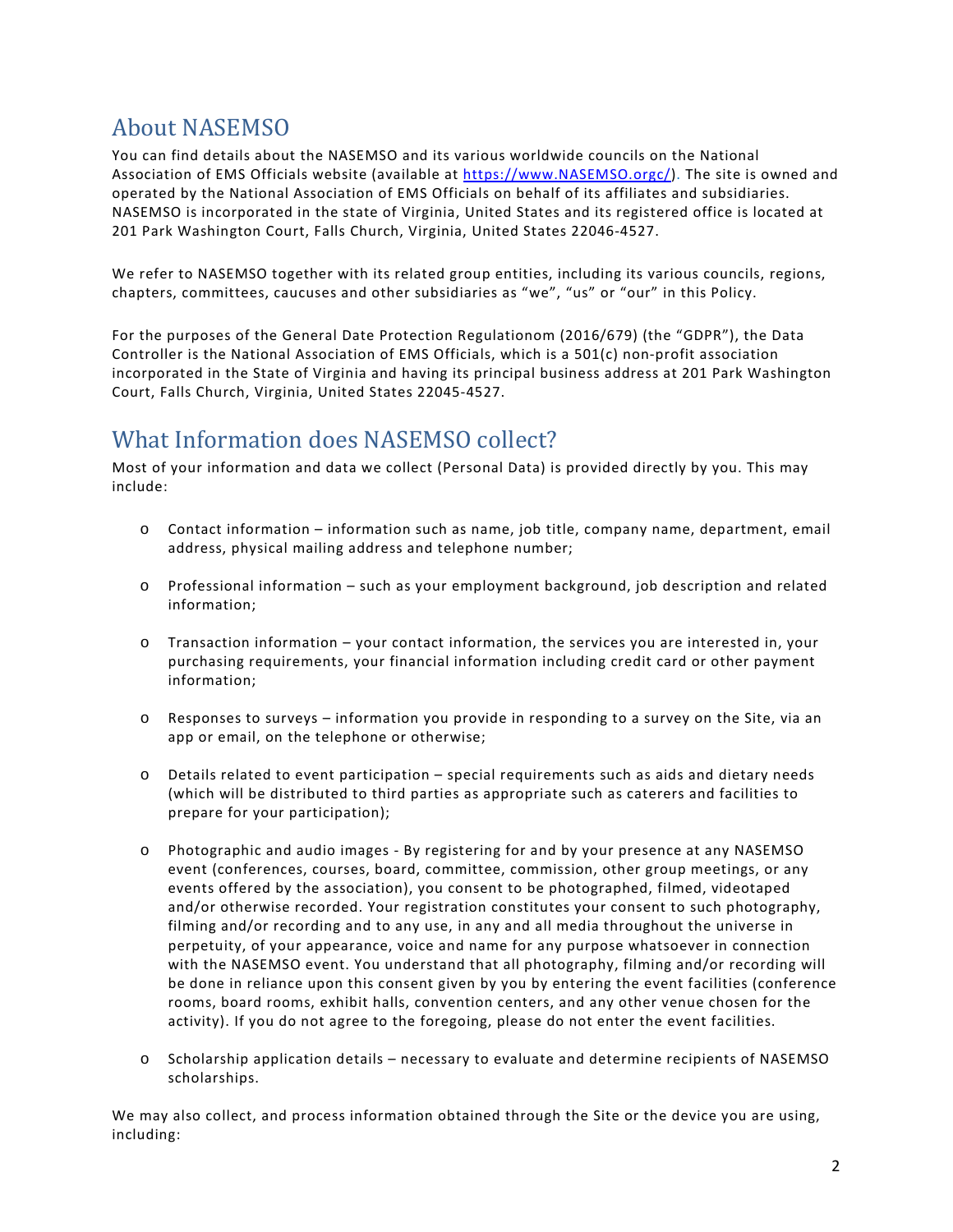- o Member information (including username and password);
- o Location information (including GPS signals sent by a mobile device, location information gathered from social media networks or sensor or IP address data from your device;
- o information from cookies, web beacons or from the internet, including your IP address, browser type, operating system, domain name, access times, which pages you visit within our Site and referring website addresses – for more on this please see the next section below on how we use your information;
- o If you ask us to connect with other sites (for example if you ask us to connect with your Facebook account) we may get information that way too; and,
- o We may record any telephone calls for quality assurance and training purposes, and we may record any virtual meetings such as webinars.

We may use publicly accessible information to verify information we are provided with and to manage and expand our organization.

Throughout the website there may be forms to request information and purchase or obtain products and/or services through NASEMSO. These forms typically ask for contact information, financial information, and demographic information. Information from these forms is used to deliver the information, products and/or services that you request. It may also be used to notify you of future NASEMSO programs, products, services and/or opportunities that may be of interest to you. When completing these forms, please do not supply another person's personal data to us unless we prompt you to do so and you have received that individual's consent to do so.

## <span id="page-2-0"></span>How does NASEMSO use your information?

We use information collected about you as outlined in this Policy.

#### **General**

Our primary purpose in collecting your Personal Data is to provide you with the services you requested and those which we believe will optimize your use of the Site and membership in NASEMSO. We may use your Personal Data for the following purposes:

- o To provide the information, services or support you request and related information and updates regarding NASEMSO and its various programs and organization events and conferences;
- o To identify you, and to contact you from time to time with NASEMSO services and programs updates;
- o To send other messages that are useful to the service we provide, including messages from and regarding NASEMSO;
- o To manage our relationship with you and to carry out any related administration;
- o To provide personalized, targeted, or location-based content, services, and advertising from us and third parties;
- o To promote services, or the services of our suppliers, including by email and via social media platforms (subject to the relevant marketing permissions);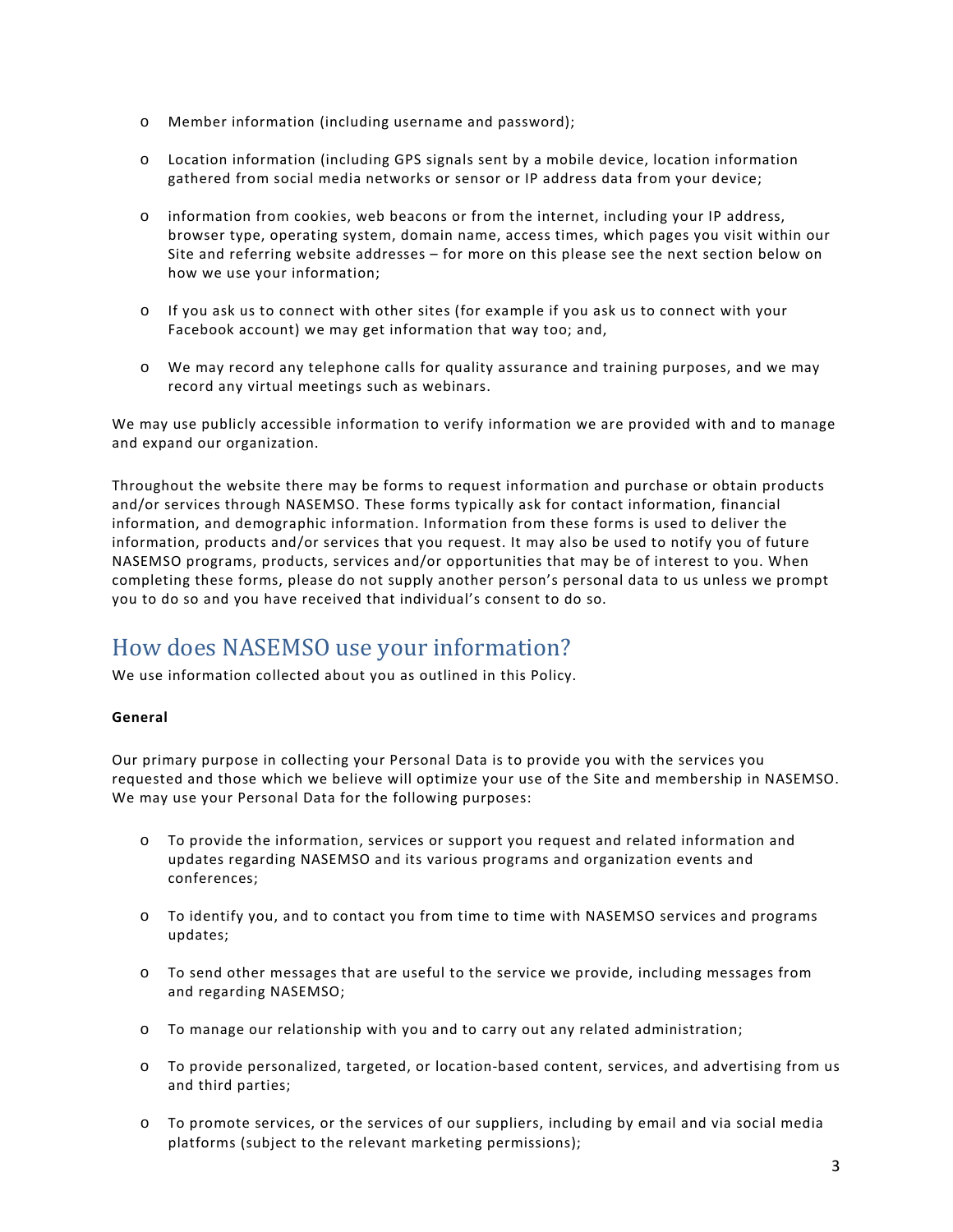- $\circ$  To compare information for accuracy, and verify it with third parties\*;
- o To detect, investigate and prevent activity we think may be potentially illegal, unlawful or harmful and to enforce our Policy or any other purpose referenced herein or therein\*;
- o To carry out research, including market research, statistical research on site traffic, sales and other commercial information to assist us in improving the services we provide to you and tailor the Site\*;
- o To keep track of the areas of our Site you visit, the amount of time you spend and the date and time you access our Site to enable us to tailor it to better match your interests and/or preferences.

In more legal terms, we process your Personal Data where we have your consent to do so, which you may withdraw at any time, or otherwise where this is necessity for:

- o The performance of our contract with you for the provision of our services or to take preliminary steps at your request;
- o Us to fulfill our legal obligations; or,
- o The purposes of the legitimate nonprofit interests pursued by NASEMSO or by a third party.

A legitimate interest is when we have a business or commercial reason to use your information, so long as this is not overridden by your own rights and interests. Our legitimate interests are those indicated with an asterisk ("\*") above, and we consider that we have implemented sufficient checks and protections to ensure that your rights and interests are not unreasonably intruded on.

*\*However, you can object to processing on any of these bases at any time and, if you do so, we will stop processing the personal data unless we can show compelling legitimate grounds which override your rights and interests, or we need the data to establish, exercise or defend legal claims – see "Your rights" below.*

#### **Cookies**

Cookies are small pieces of information that are stored by your browser on your computer's hard drive. Our Site uses "cookies" to help you access our Site. Also, our Site's cookies help speed up navigation, keep track of items and help to provide you with custom-tailored content. In addition, we also use cookies to remember information that you gave us so you do not have to re-enter it each time you visit our Site. We use four types of cookies, which we describe in this section.

- o *Essential:* cookies that are essential to provide you with services you have requested. For example, these include the cookies that make it possible for you to stay logged into your NASEMSO account. If you set your browser to block these cookies, then these functions and services will not work for you. In particular, we won't be able to save your preferences about cookies.
- o *Performance:* cookies which measure how often you visit our sites and how you use them. We use this information to get a better sense of how our users engage with our site, so that users have a better experience. For example, we collect information about which of our pages are most frequently visited, and by which types of users. We also use third-party cookies to help with performance. For example, the Google Analytics cookie gives us information such as your journey between pages and whether you have downloaded anything.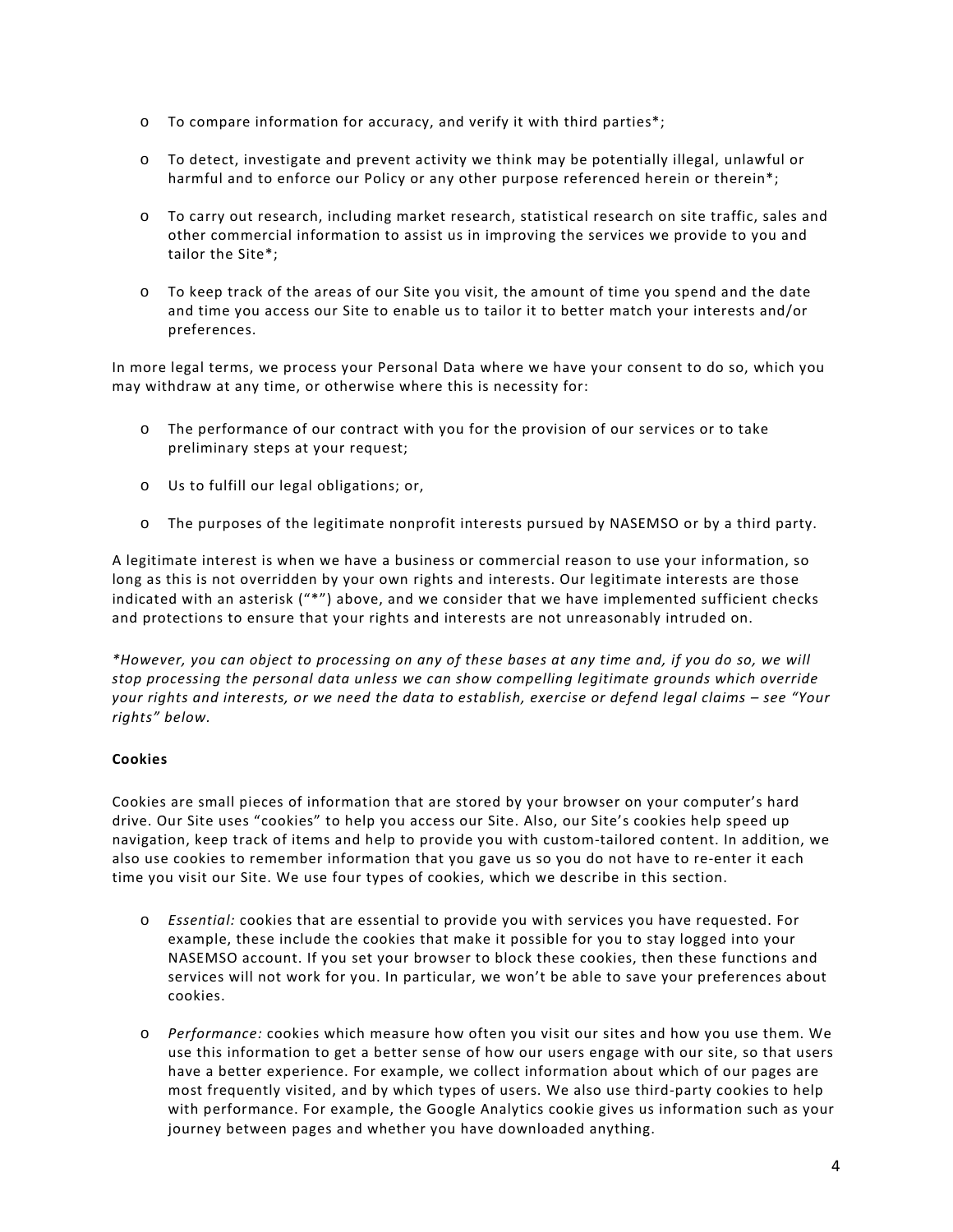- o *Functionality:* cookies that are used to recognize you and remember your preferences or settings when you return to our site, so that we can provide you with a more personalized experience.
- o *Advertising:* cookies that are used to collect information about your visit to our site, the content you have viewed, the links you have followed and information about your browser, device and your IP address. We have set out more details on this below.

These various technologies are used in analyzing trends, administering the Site, tracking users' movements around the Site and to gather demographic information about our user base as a whole. We may receive reports based on the use of these technologies on an individual as well as aggregated basis. As is true of most websites, we gather some information automatically and store it in log files. This information includes IP addresses, browser type, internet service provider, referring/exit pages, operating system, date/time stamp, and clickstream data.

#### **Cookie consent**

In most cases we will need your consent in order to use cookies on the Site. Exceptions to this apply such as where the cookie is essential in order for us to provide you with a service you have requested (e.g. to enable you to put items in your shopping basket and use our check-out process. If you visit our Site when your browser is set to accept cookies, we will interpret this as an indication that you consent to our use of cookies and other similar technologies as described in this policy. If you change your mind in the future about letting us use cookies, you can modify the settings of your browser to reject cookies or disable cookies completely. If you do not want to accept cookies, you can change your browser settings so that cookies are not accepted. If you do this, please be aware that you may lose some of the functionality of this Site.

### <span id="page-4-0"></span>Who may use your information?

We are committed to keeping your e-mail address confidential. However, subject to your permission, we share information that may be of interest to you from time-to-time from third parties for purposes of marketing programs and services.

Our Membership Directory is made available on the website to members only.

We may also disclose your personal data to enforce our policies, to comply with our legal obligations or in the interests of security, public interest or law enforcement in any country where we have entities or affiliates. For example, we may respond to a request by a law enforcement agency or regulatory or governmental authority. We may also disclose data in connection with actual or proposed litigation, or to protect our property, security, people and other rights or interests.

We share your information with third parties who help deliver our services to you. Examples include hosting our web servers, analyzing data, providing marketing assistance, and providing customer service. These companies will have access to your personal information as necessary to perform their functions, but they may not use that data for any other purpose.

You may have accessed our Site through a hyperlink from the website of one of our subsidiaries or trading partners. If so, you consent to your personal details and purchase information, including behavioral patterns, being shared with that trading partner in accordance with our contractual relationship with them.

If NASEMSO merges with or is acquired by another organization, and/or if its assets are transferred to a third party, your personal information, as a valuable asset, may also be transferred to the acquirer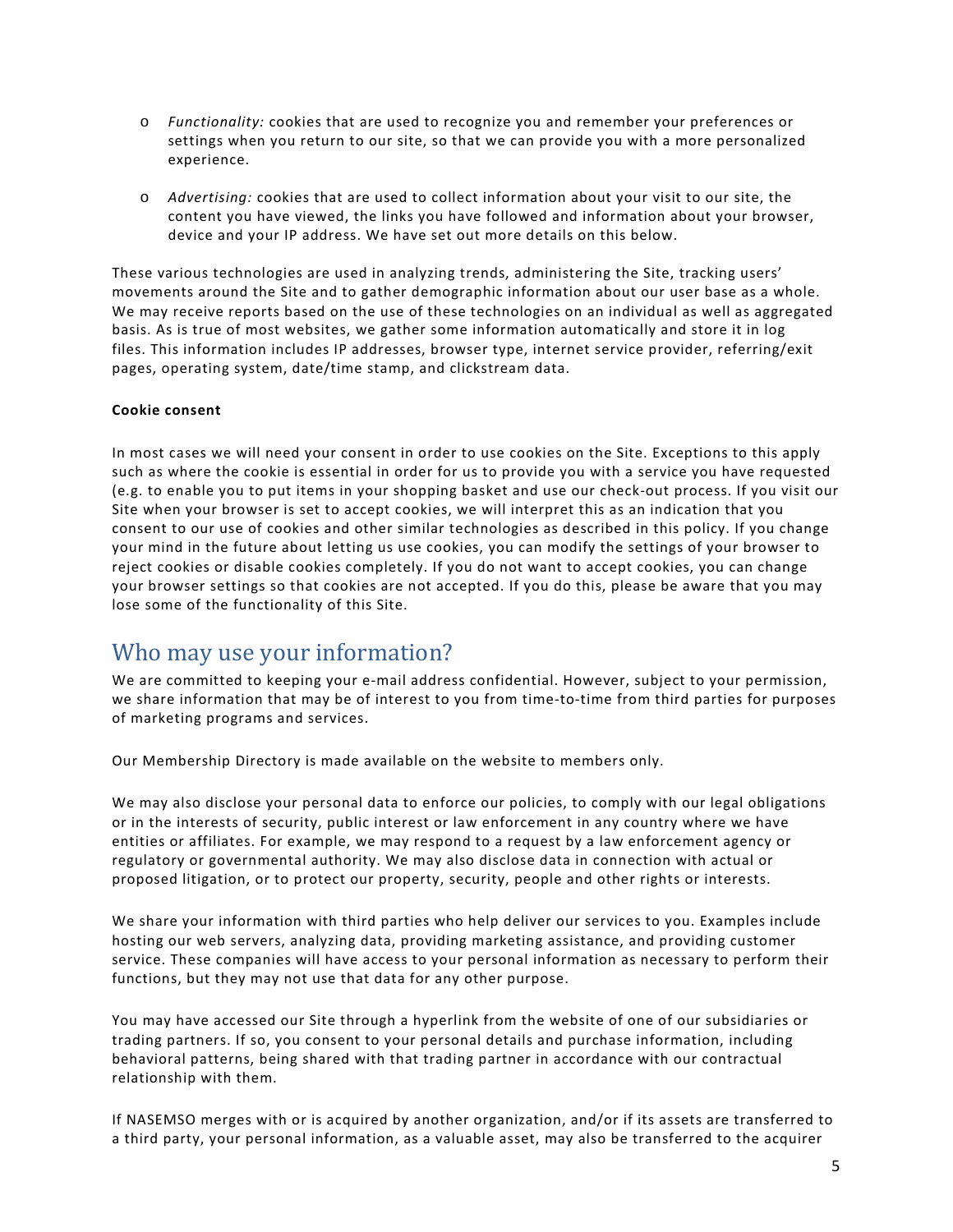or the entity resulting from the merger, even if they are not in the same line of business as us. Our member database could be sold separately from the rest of the organization, in whole or in a number of parts. Potential purchasers or merger parties and their advisors may have limited access to data as part of the merger or acquisition process. However, use of your personal information will remain subject to this Policy. Similarly, your personal information may be passed on to a successor in interest in the unlikely event of a liquidation, bankruptcy or administration.

Please remember that when you share information publicly on the Site, for example a comment on a blog post, it may be indexable by search engines, including Google, which may mean that the information is made public.

# <span id="page-5-0"></span>Third party links and services

The Site may use and contain links to third parties' websites. We are not responsible for the privacy practices or the content of those websites or services. Therefore, please read carefully any privacy policies on those links or websites before either agreeing to their terms or using those websites. If you have asked us to share data with third party sites (such as social media sites), their servers may not be secure. Note that, despite the measures taken by us and the third parties we engage, the internet is not secure. As a result, others may nevertheless unlawfully intercept or access private transmissions or data.

# <span id="page-5-1"></span>Children's privacy

The NASEMSO Site is not directed to children under the age of 13. If you are not 13 years of age or older, you are not permitted to use the NASEMSO Site. NASEMSO does not knowingly collect Personal Data or information from children under the age of 13. If we learn that Personal Data of persons under the age of 13 has been collected through the NASEMSO Site, we will take prompt and appropriate measures to delete this information. If you are a parent or guardian and discover that your child or a minor under the age of 13 has posted, submitted or otherwise communicated Personal Data to the NASEMSO Site without your knowledge or consent, then you may alert NASEMSO by:

- Contacting our headquarters by emailing your request to info@NASEMSO.org; or,
- You can call (703) 538-1799.

## <span id="page-5-2"></span>How does NASEMSO protect your information?

We take what we consider to be appropriate technical and organizational measures to guard against unauthorized or unlawful processing of your Personal Data and against accidental loss or destruction of, or damage to, your Personal Data. While no system is completely secure, we believe the measures implemented by the Site reduce our vulnerability to security problems to a level appropriate to the type of data involved. We have security measures in place to protect our user database and access to this database is restricted internally. However, it remains your responsibility:

- Where you have a member's account for the Site:
- To log off or exit from Site when not using it;
- To ensure no-one else uses the Site while your device is logged on to the Site (including by logging on to your device through a mobile, Wi-Fi or shared access connection you are using);
- To keep your password or other access information secret. Your password and log in details are personal to you and should not be given to anyone else or used to provide shared access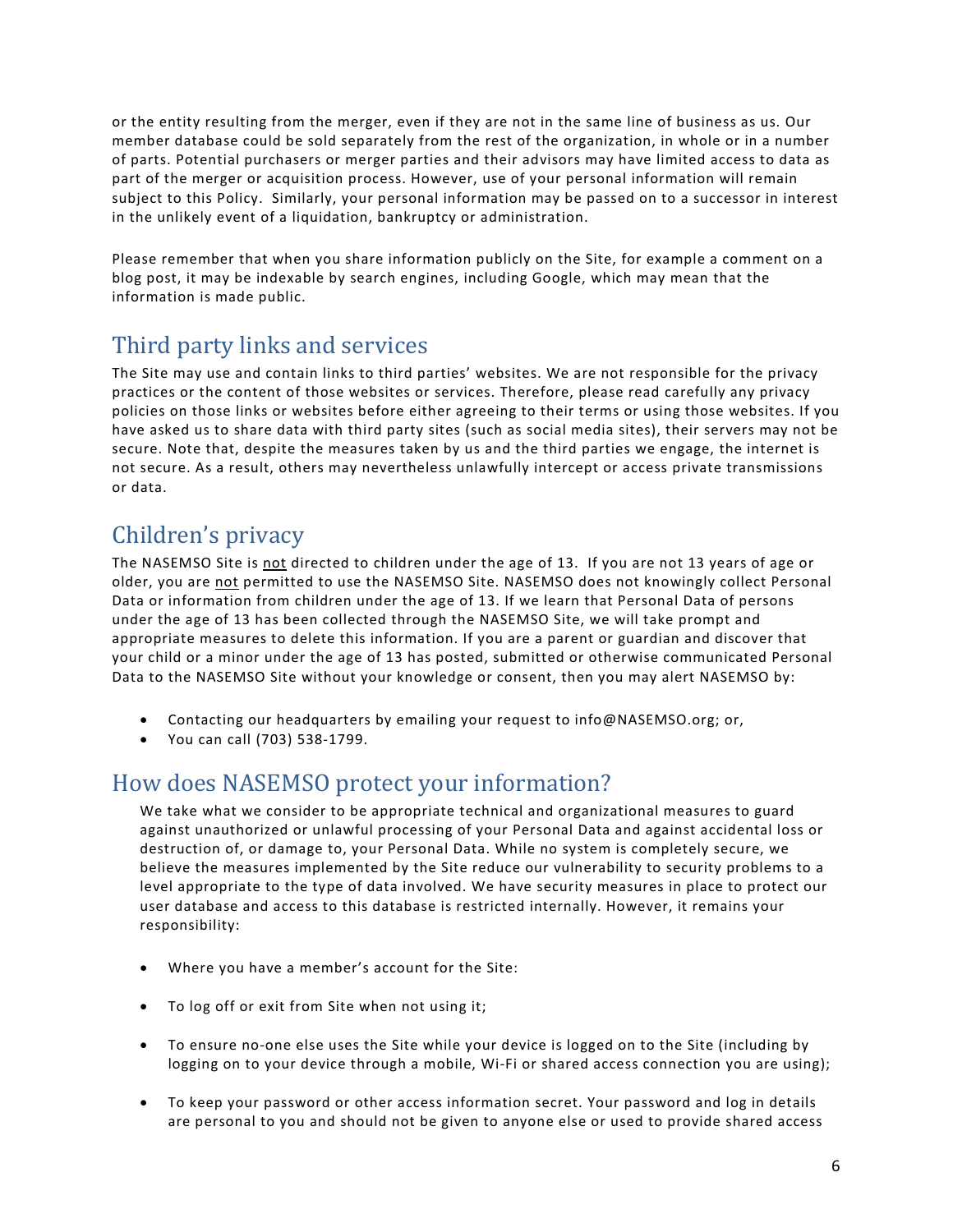for example over a network. You should use a password which is unique to your use of the Site – do not use the same password as you use for another site or email account; and,

• To maintain good internet security. For example, if your email account or Facebook account is compromised this could allow access to your account with us if you have given us those details and/or permitted access through those accounts. If your email account is compromised, it could be used to ask us to reset a password and gain access to your account with us. You should keep all of your account details secure. If you think that any of your accounts has been compromised you should change your account credentials with us, and in particular make sure any compromised account does not allow access to your account with us. You should also tell us as soon as you can so that we can try to help you keep your account secure and if necessary, warn anyone else who could be affected.

### <span id="page-6-0"></span>Where is your information stored and processed?

Your Personal Data is generally stored on servers located in the United States. If you are located in another country or jurisdiction, you should be aware that once your Personal Data is submitted through the NASEMSO site, it will be transferred to our servers in the United States and that the United States does not have uniform data protection laws in place.

When you became a member of NASEMSO you agreed that we may transfer your Personal Data to countries outside the United States and European Economic Area. We will put in place appropriate security measures to safeguard your Personal Data where any such transfer is made. If we transfer your Personal Data outside your country, we will take steps to ensure that your privacy rights continue to be protected in compliance with applicable data protection law and this Policy.

### <span id="page-6-1"></span>Marketing communications

If you have given permission, we may contact you about any of the following:

- Council, Region and Chapter leader updates;
- Communities of practice;
- Updates on our scholarship program, as well as updates specific to your scholarship application status, and notifications of donation campaigns;
- Existing member updates;
- Membership renewal reminders (only for existing members);
- Invitations to webinars and teleconferences designed to enhance your membership experience and/or professional practice;
- Invitations to participate in our initiated and/or supported research;
- Information about our industry and professional research and education; and/or,
- Events and educational programs and opportunities;
- Special discounts and other benefits available to you through your association with NASEMSO;
- Newsletters and other NASEMSO publications.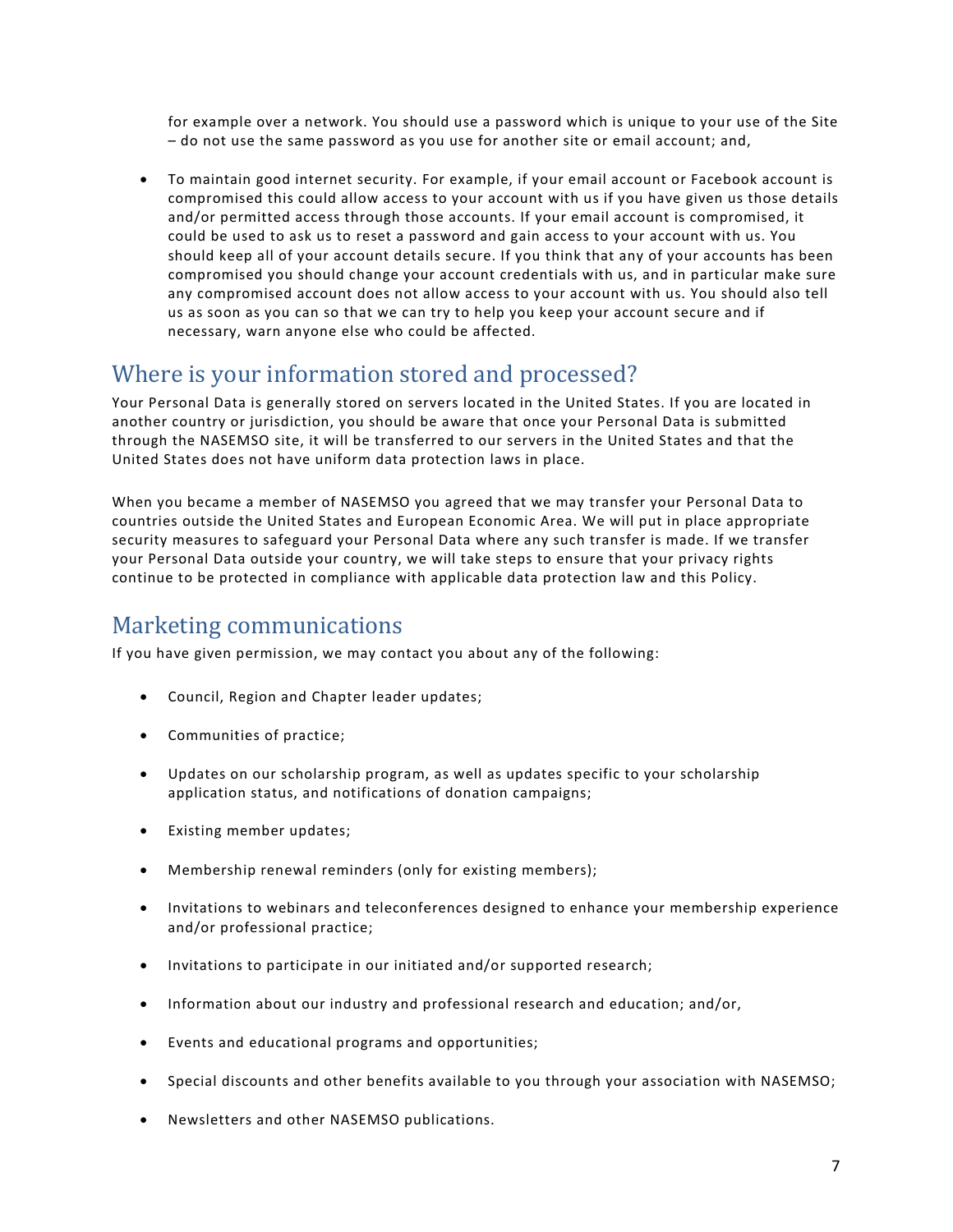In compliance with the CAN-SPAM Act, GDPR, and CASL all email sent from our organization will clearly state who the email is from and provide clear information on how to contact the sender. In addition, all email messages will also contain concise information on how to remove yourself from our mailing list so that you receive no further email communication from us.

NASEMSO will maintain the information you send via email in accordance with applicable domestic and international law.

You should have a prior relationship with the person receiving your email. If you prefer not to receive any direct marketing communications from us and/or our partners, you can opt out at any time by emailing us at [info@NASEMSO.org](mailto:info@iaem.com) or by calling us at (703) 538-1799*.* See further "Your rights," below.

### <span id="page-7-0"></span>How long do we keep your information?

We will retain your personal data only as long as is necessary for the purposes set out in this Policy, or as is required by applicable law, and then we will delete it.

### <span id="page-7-1"></span>Change in terms of privacy

NASEMSO reserves the right to alter its privacy policies. Any changes to the policy will be posted on this page. This Site is controlled and operated by NASEMSO from its offices within the United States. NASEMSO makes no representations that materials, information, or content available on or through this Site are appropriate or available for use in other locations, and access to them from territories where such materials, information, or content are illegal is prohibited. Those who choose to access this Site from other locations do so on their own volition and are responsible for compliance with applicable local laws.

### <span id="page-7-2"></span>Site content

You may access, download and print materials on this website for your personal and non-commercial use. You may not modify, copy, distribute, transmit, display, perform, reproduce, publish, license, create derivative works from, transfer, or sell any information, software, products or services obtained from this website without first obtaining written consent from an authorized representative of NASEMSO. Furthermore, you may not use the materials found on this website on any other websites or in a networked environment without first obtaining written consent from NASEMSO.

All materials on this Site (as well as the organization and layout of the Site) are owned and copyrighted by the National Association of EMS Officials. © National Association of EMS Officials (NASEMSO). All rights reserved. No reproduction, distribution, or transmission of the copyrighted materials at this Site is permitted without the written permission of NASEMSO.

## <span id="page-7-3"></span>Your rights

#### **Correction and Removal**

If any of the information that we have about you is incorrect, or if you wish to have information (including your Personal Data) removed from our records, you may do so by:

- Contacting our headquarters by emailing your request to info@NASEMSO.org; or,
- You can call (703) 538-1799.